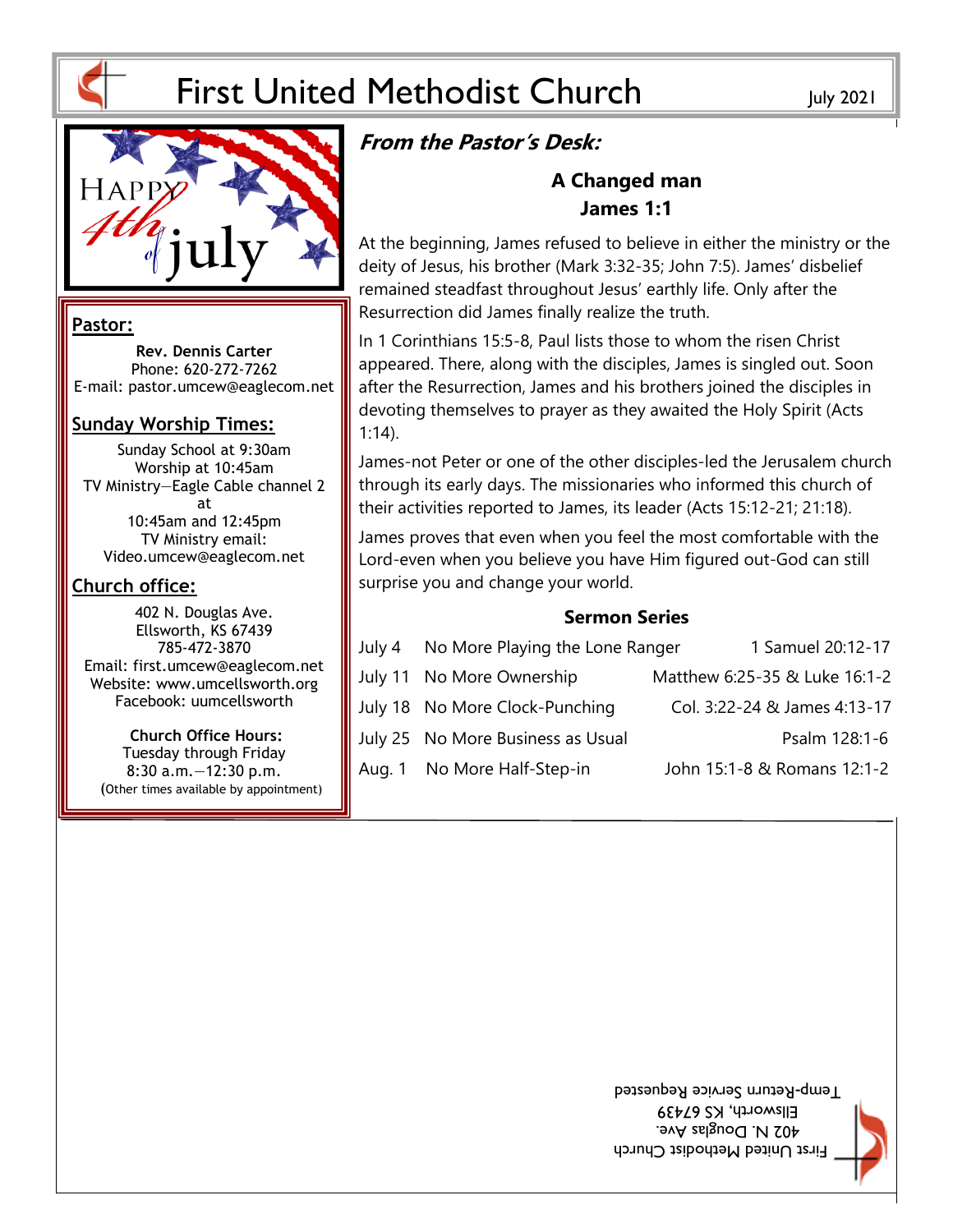# **Have you ever wondered why there are different colored altar cloths/banners?**

"The Christian year has two cycles: the Christmas Cycle (Advent-Christmas-Epiphany) and the Easter Cycle (Lent-Easter-Pentecost). Within each cycle are a preparatory season symbolized by the color purple and a festival season symbolized by the color white. After each cycle there is an [ordinary time](https://www.umc.org/en/content/ask-the-umc-what-is-ordinary-time) of growth symbolized by the color green. Thus there is a sequence of seasons using purple, white, and green in that order twice each year." (*[The United Methodist Book of Worship](https://www.umcdiscipleship.org/resources/colors-for-the-christian-year)*)

**Purple** - representing both royalty and penitence, is traditionally used during Advent and Lent.

**Blue** -symbolizes hope and may also be used during Advent.

**White** and **gold -** are used at Christmas and Easter to symbolize joy and festivities.

**Green -** represents growth and is used during Ordinary Time (the season after Epiphany and the season after Pentecost.)

# **Upcoming Activities**

July 3—Star Spangled Splash & Blast

5:00 pm—10:30 pm Ellsworth Recreation complex (Old Armory)

July 9-10—Kanopolis Fort Harker Days

July 21—Ellsworth Methodist Women Meeting

All women are invited to attend the meeting where upcoming events will be discussed/planned.

July 30-31—Wilson After Harvest Czech Festival



First United Methodist Church,

I am beyond grateful to have been a recipient of your scholarship. This will be used towards my education at Fort Hays State University. Your generosity will not only affect my education, but my future in general.

Thank you,

Jaycee Cunningham

Free Grab & Go Summer Lunches All children 18 years and younger Monday—Friday



**Ellsworth:** 11:30 am—12:00 pm JH Robbins Library Gazebo **Kanopolis:** 11:45 am—12:15 pm Library Community Room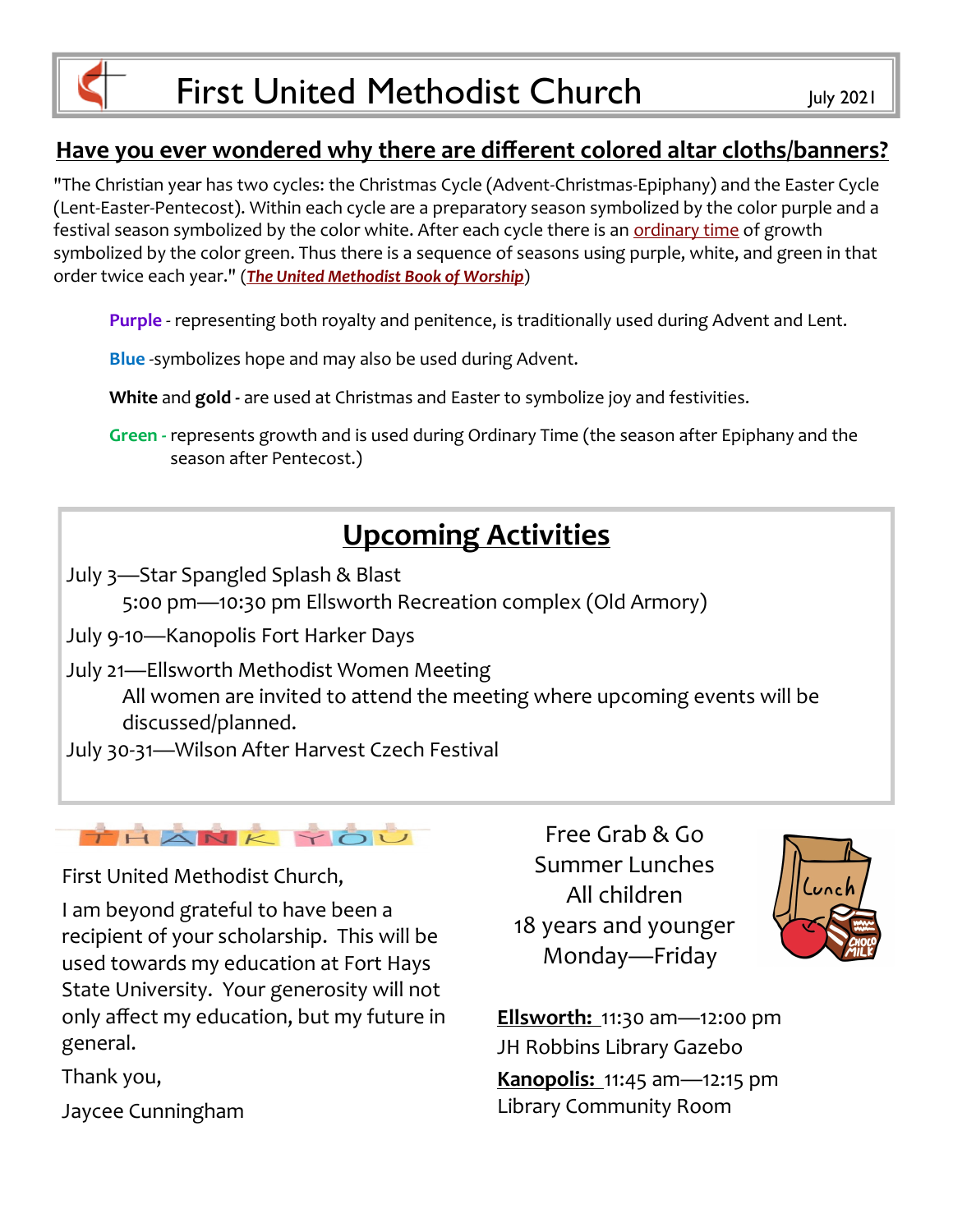

# First United Methodist Church July 2021

# **Weekly Activities:**

#### **Sundays:**

9:30 am—Adult Sunday School 10:45 am—Worship in sanctuary 8:00 pm—AA/Al-Anon Meeting (North Building) **Tuesdays:** 1:00 pm—Grief Support Group (Arts Council) 8:00 pm—AA/Al-Anon Meeting (North Building) **Thursdays:**

8:00 pm—AA/Al-Anon Meeting (North Building)

## **July Calendar:**

Sun, July 4—Holy Communion 7:00 pm—Trustee Meeting Tues, July 6

6:30 pm—Leadership Meeting

Wed, July 7

6:30 pm—Education Meeting

Thurs, July 8

12:00 pm—Faith & Hope Circle (Salad Luncheon) Sun, July 11—Moment for Missions (Family Connections) July 12—16 –Volunteer week for summer lunch program Mon, July 12 6:30 pm—Finance/Stewardship Meeting Tues, July 13 6:30 pm—Missions/Evangelism Meeting (Pines) Wed, July 14 8:30 am—Ministerial Alliance Meeting (Zoom) Sun, July 18 8:00 am—United Methodist Men Breakfast Tues, July 20

2:00 pm—USDA Commodities Distribution 6:30 pm—Worship Team Meeting

Wed, July 21

6:30 pm—Methodist Women Meeting (Parlor) Thurs, July 22

6:30 pm—Education Meeting

Mon, July 26

6:30 pm—SPPR Meeting

**\*\*Honor & Glory Circle will NOT meet in July\*\***

### **Recent Prayer Requests:**

Ken Robson, Vernon McCaulley's family, Daniel Marston, Aaron Marston, Ron Lowry, Diane Glaser, Carol Tanton, Tom Maze, Cindy Ochoa, Rita Brinkley

# **Continued Prayers for**:

Dayna Robson, Sylvia McNeal, Graduates, Rose Doubrava, Donna Davis, Johnny Miller, Roger Samuelson , Neva Chastain, Cindy Blanchard, Wilma Mall's Family, Jim Schulz, Betty Carter, Penny Swift-Kelly, Alan Falk, Rhonda Hoffhines-Blair, Steve Noren, Judy Gebhardt, Bonnie Stinchcomb, Judy Toman, Karen Kerr

Shut-Ins ~ Nursing Home Residents ~ Youth ~ Mosaic Clients  $\sim$  Our Nation's Leaders  $\sim$ Unemployed ~ Unspoken Requests ~ Families who have lost loved ones or who are

not able to see family members during this difficult time

\*\*Continued prayers will be listed for 3 months. Please contact the church office to continue on the list.\*\*

<del></del>

#### **July 80+ & Shut-In Birthdays**

**3rd—David Bontrager** 203 Hope Circle, Ellsworth, 67439

> **4th—Charlie Vondra** 1310 Fairbanks, EW

**6th—Neva Chastain** 811 Elizabeth, Apt. 201, EW

**7th—Marilyn Frevert** 300 Bickerdyke Dr Prairie West, Rm 109, EW

</del>

*A reminder that the Ministerial Alliance is the go-to place for those in the community needing utility bill assistance. For more Information please contact Pastor Exie Barber at 785-531-0067.*

**station political property of the content of the content of property**